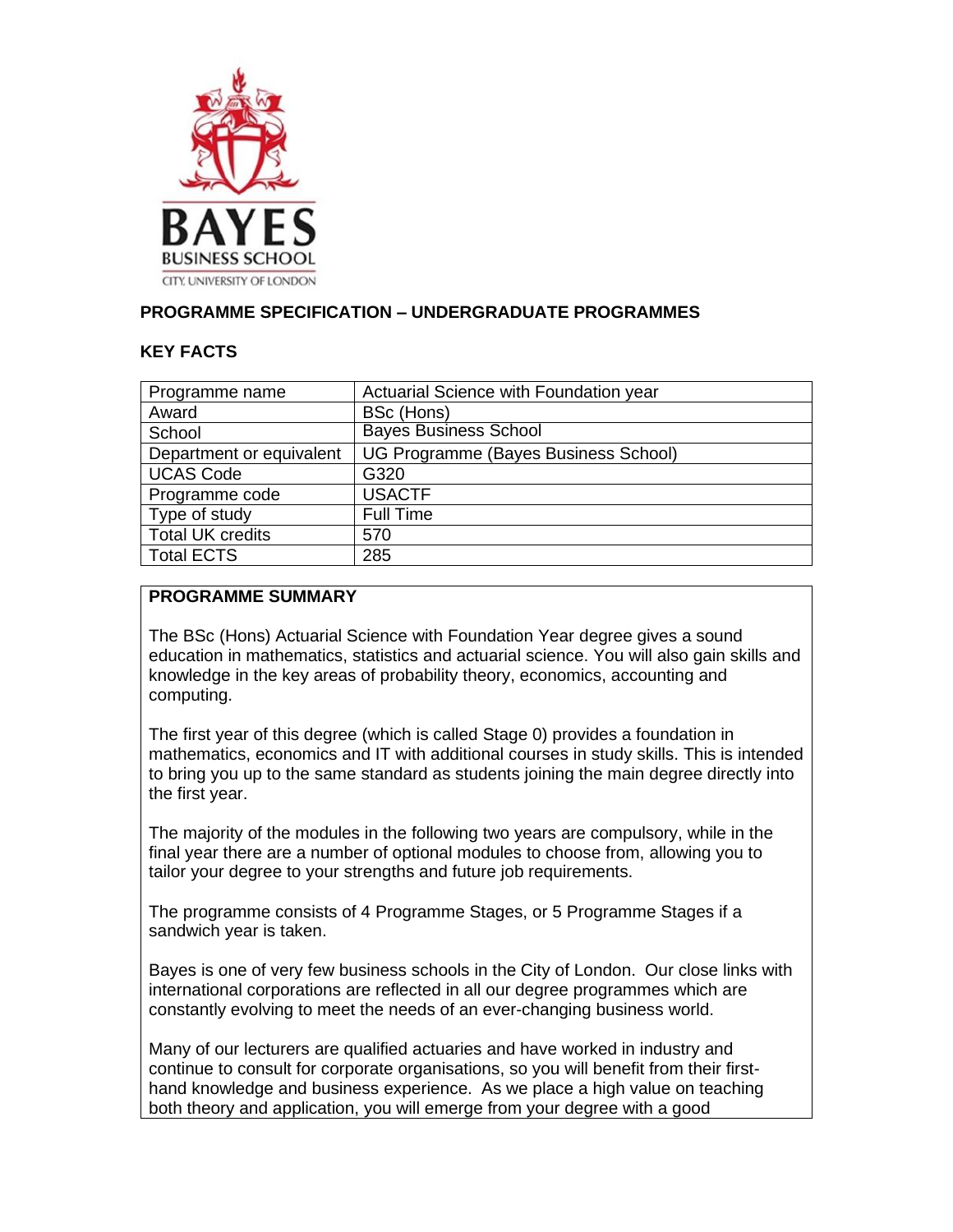understanding of how to use your newly acquired knowledge in the workplace, whether this concerns a career as an actuary or an alternative direction (such as, for example, risk manager).

Thanks to the academic rigour, the programme also enables some students to further their studies after graduation through a postgraduate degree, such as Actuarial Management at Bayes.

In line with City, University of London's Employability Development Plan, you are expected to gain practical experience with an employer as part of your undergraduate degree. You can gain this experience through a placement where you work for a period with an employer or through taking one or more modules which are delivered in conjunction with an employer. You should take this requirement into account in choosing which elective modules to take and whether to include a placement within your studies.

Indicative modules and other ways to provide the practical experience would be

BM2104 Micro-Placement MS2203 Mentoring and Coaching for Leadership Professional Placement Year

### Aims

1. To develop a good knowledge and understanding of actuarial science, statistics, mathematics, finance and related disciplines.

2. To develop the ability to communicate your knowledge and understanding accurately.

3. To develop learners' understanding of the respective roles of mathematical and statistical calculation, analysis and judgement in actuarial science.

4. To develop the ability to make reasoned judgements, frame appropriate questions and draw independent conclusions.

5. To equip you with the skills required to work professionally as an actuary or in alternative fields related to statistics, finance and in business more generally.

6. To prepare you to enter postgraduate study in actuarial science or related disciplines.

7. To develop responsible and socially aware actuaries, as many of the decisions that you will make in your career will affect numerous stakeholders all of whose views and situations must be taken into account.

On successful completion of the Foundation Year (Stage 0) you will have obtained a fundamental knowledge of mathematics, statistics, economics, accounting, finance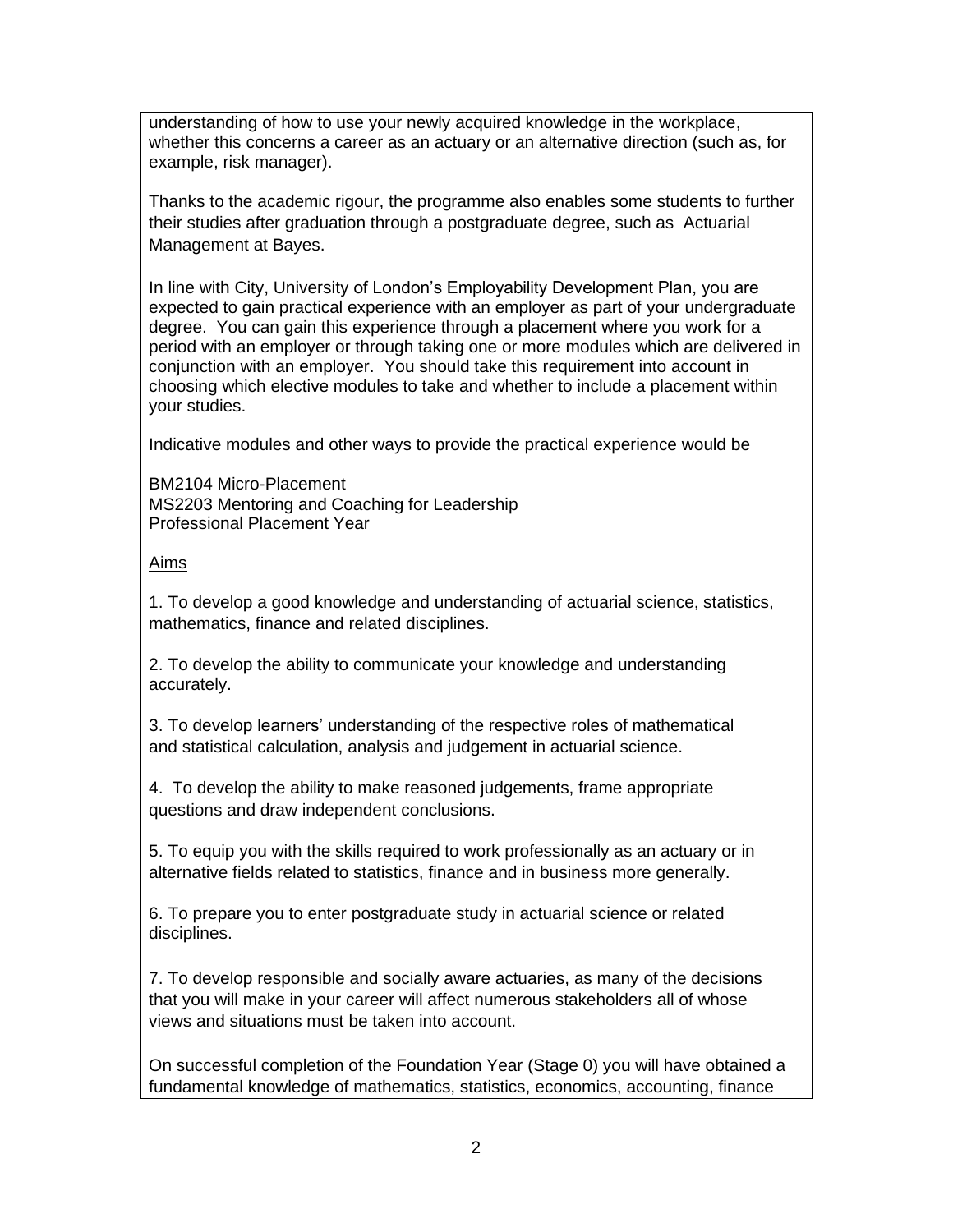and IT to ensure that you are fully prepared to enter Programme Stage 1 of the main degree.

On successful completion of Programme Stage 1 of the Programme you will have acquired a foundational knowledge and understanding of the key concepts and principles underlying your area of study, the ability to recognize and explain these, and to identify and apply appropriate solutions when presented with a problem. On successful completion of Programme Stage 1 you will be eligible for the award of Certificate of Higher Education should you choose to leave the Programme.

On successful completion of Programme Stage 2 of the Programme you will have built on the knowledge and understanding gained at Programme Stage 1 and demonstrated an ability to analyse and apply these concepts and principles to complex problems and scenarios. You will have also have broadened their field of study through the completion of elective modules. On successful completion of Programme Stage 2 you will be eligible for the award of Diploma of Higher Education should you choose to leave the Programme.

When you undertake a programme of study at Bayes Business School we will expect you not only to learn but also to challenge and look critically at the world in which we live. We will constantly ask you to question the ethical underpinning of the assumptions you have made and the decisions you have reached, and that inquisitive, ethical approach is woven through every element of a Bayes education. In recognition Bayes is one of the few business schools to have been awarded Champion Status by the UN PRME (Principles of Responsible Management Education) initiative at Davos in 2018

# **WHAT WILL I BE EXPECTED TO ACHIEVE?**

### **On successful completion of this programme, you will be expected to be able to:**

Knowledge and understanding:

- Recognise and apply core mathematical, statistical and actuarial concepts and principles, including calculus, linear algebra, differential equations and computing
- Recognise and critically evaluate the role of an actuary in a commercial or regulatory organisation
- Select, critique and operate specialist information and concepts in actuarial science, statistics, finance or business
- Identify and critically appraise the role, usage and implications of assumptions, be able to identify them where used and analyse the consequence of their violation
- Use and critically analyse modelling, modelling techniques, and their conditions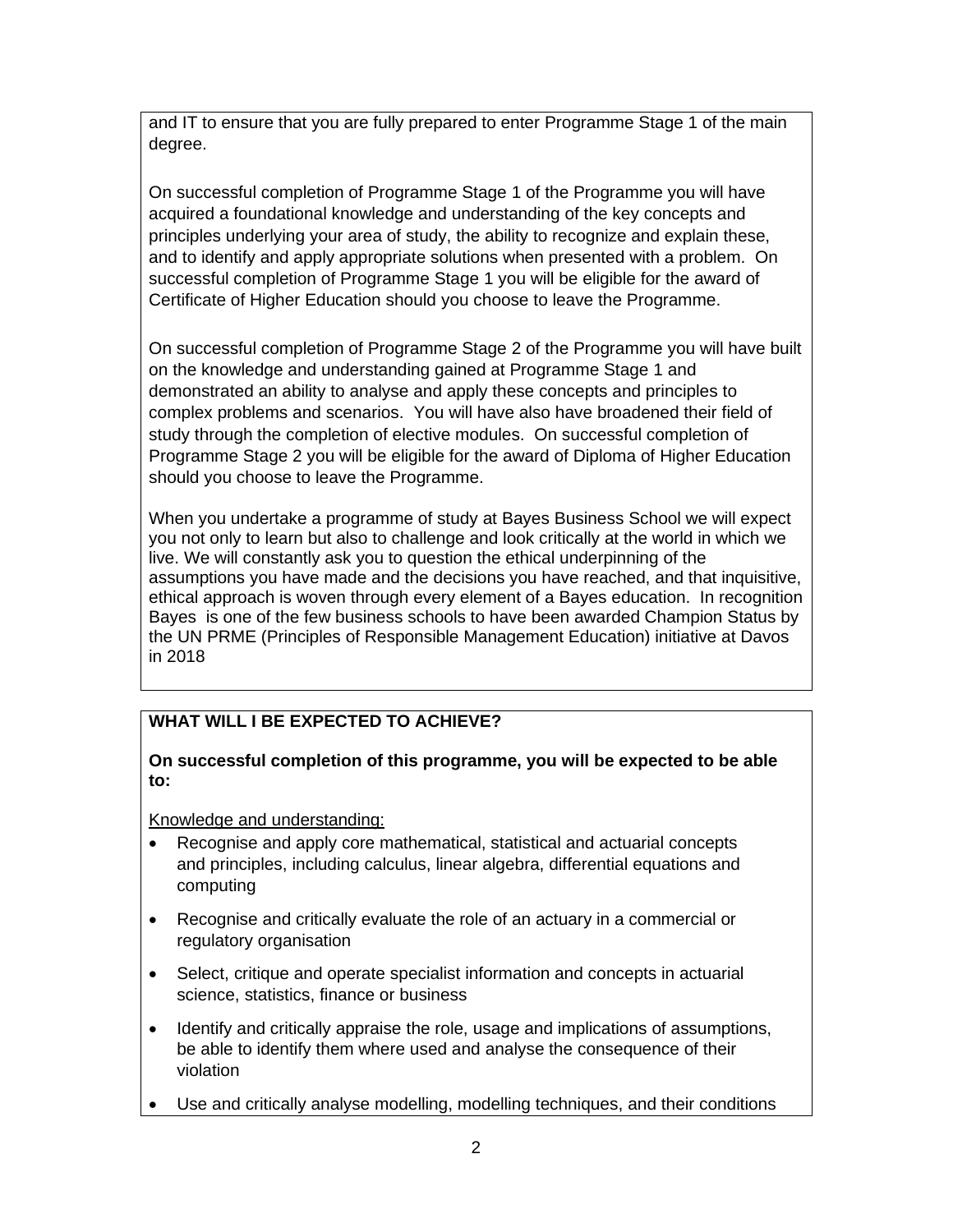and limitations

Skills:

- Devise and sustain rational arguments and analyse the arguments of others
- Use calculation and manipulation in the core mathematical, statistical and actuarial subjects
- Identify, select and undertake critical analysis of information from a number of sources (This skill will in particular be assessed in the individual project.)
- Develop and produce an extended task under guidance
- Make use of IT as appropriate to perform tasks such as statistical analysis
- Communicate and discuss results or findings clearly, both orally and in writing
- Operate as part of a group

Values and attitudes:

- Reflect on the importance of an ethical approach to work to a professional actuary
- Practise openness in your calculations and maintain clear documentation of your computational works, to allow for verification by your peers
- Demonstrate tolerance of disagreement when cooperating with others during group work
- Practise sensitivity and tolerance in your dealings with others
- Value diversity in cultures and people
- Manage your time effectively

This programme has been developed in accordance with the QAA Subject Benchmark for both finance and mathematics, statistics and operational research.

## **HOW WILL I LEARN?**

Teaching and Learning methods are designed to foster your knowledge of and enthusiasm for the subject and stimulate engagement and participation in the learning process. They encourage deep learning and encourage you to reflect on and take responsibility for your own learning and to develop your academic selfconfidence.

- Lectures provide knowledge and set the context for your private study. This could, for example, be through question and answer sessions,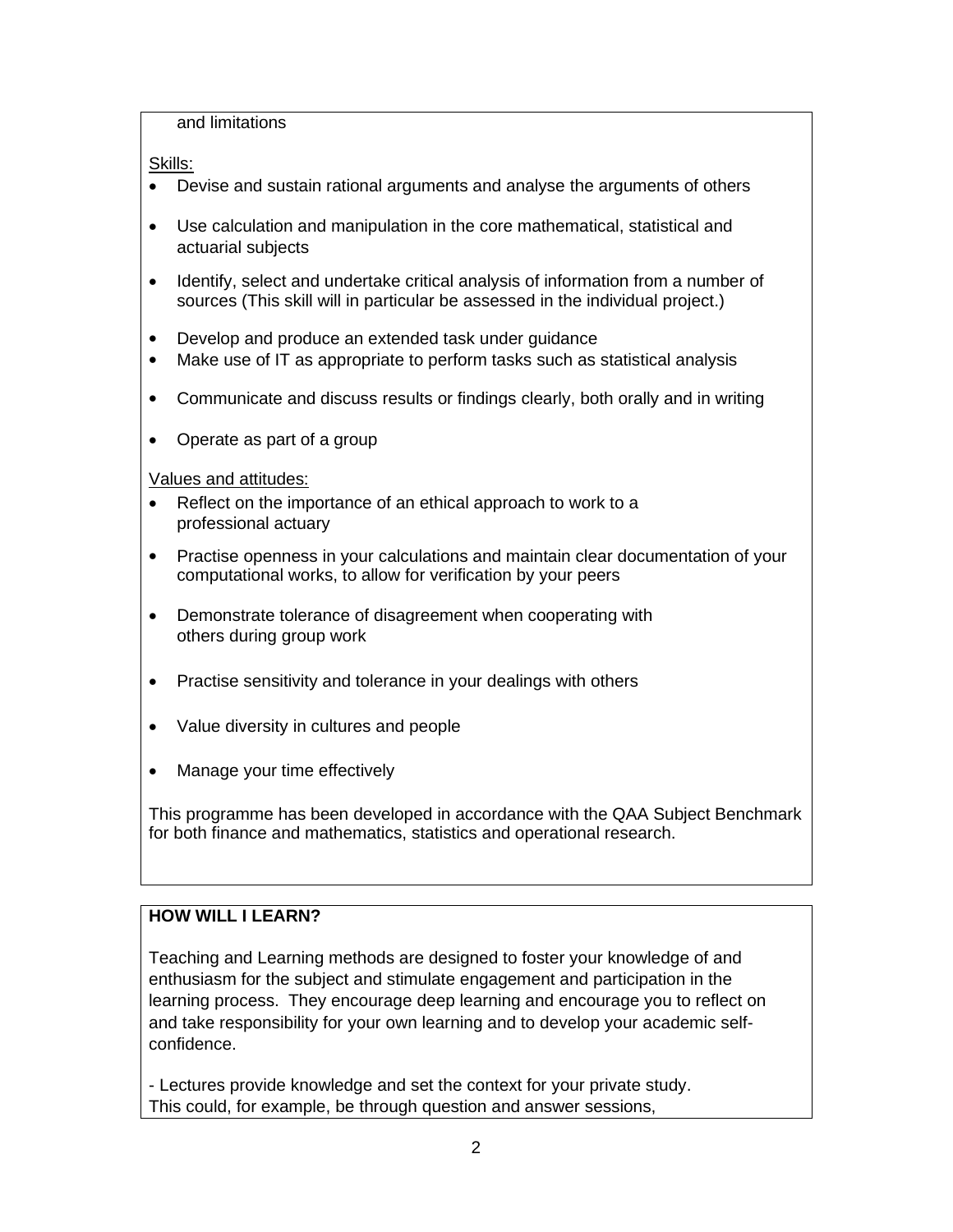examples, case studies, discussions and (short) exercises. Most contact hours during the degree programme take the form of lectures.

-Tutorials, exercise classes and surgery hours are opportunities to apply the knowledge and to participate in the discussion of the subject area. The main purpose of exercise classes is to give you practice at solving problems, with tutors on hand to help you if you get stuck. Surgery hours have been scheduled if you are having difficulties with the module concerned. A number of tutorials, exercise classes and surgery hours are scheduled during the first year, these serve to help scaffold your learning and develop you as an independent learner. The number of tutorials, exercise classes and surgery hours decreases as you progress and you become more able to direct your own learning.

-In several modules, the face-to-face teaching is complemented by online lectures and an active use of the Virtual Learning Environment. This will vary by module but may take the form of delivery of learning materials and resources, submission and feedback of coursework assessments, on-line lecture delivery, discussion forums, question-and-answer sessions or sample/mock questions and quizzes to help you prepare for assessments.

# **WHAT TYPES OF ASSESSMENT AND FEEDBACK CAN I EXPECT?**

Assessment and Assessment Criteria

Assessment is carried out according to context and purpose and recognises that you may exhibit different aptitudes in different forms of assessment:

-Some assessment is by coursework which you take home and complete with the aid of your notes.

- For Stage 0, there will be continuous assessment using class tests but no large formal exams.

- There are formal unseen written examinations for Stages 1, 2 and 3. They take place at the end of each term (or at the end of a year, if a module is taught over two terms).

- Some assessment takes the form of class tests.

- Some assessment takes the form of online quizzes and tests, using the Virtual Learning Environment.

- A small number of modules require you to give a presentation.

- A group project forms the basis of assessment in two compulsory modules and some electives.

- An individual project forms an integral part of the Programme Stage 3 assessment.

Assessment takes an overall view of your achievements. A level of success in each individual module that is commensurate with the overall performance is not necessarily required.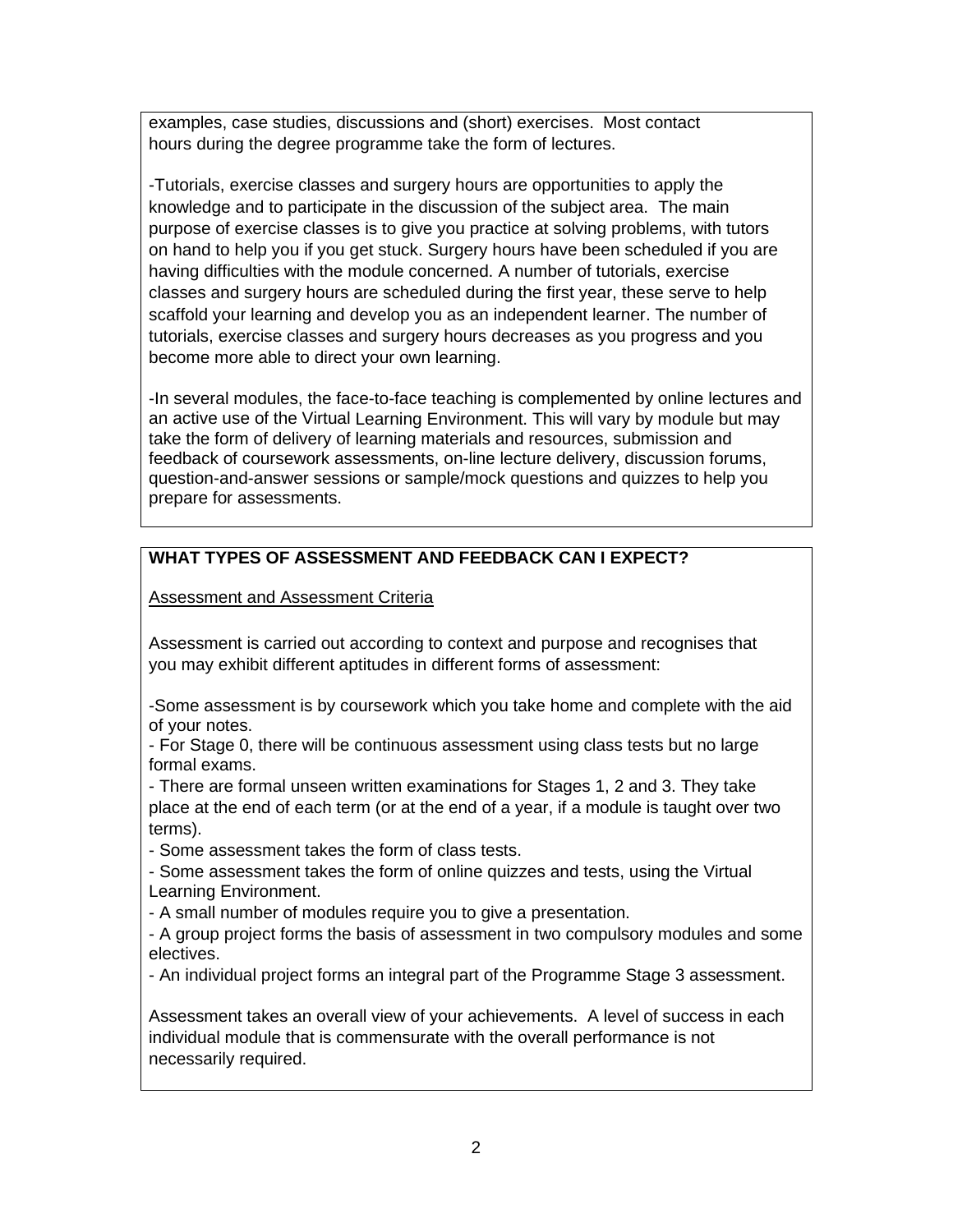Assessment Criteria are descriptions, based on the intended learning outcomes, of the skills, knowledge or attitudes that you need to demonstrate in order to complete an assessment successfully, providing a mechanism by which the quality of an assessment can be measured. Grade-Related Criteria are descriptions of the level of skills, knowledge or attributes that you need to demonstrate in order achieve a certain grade or mark in an assessment, providing a mechanism by which the quality of an assessment can be measured and placed within the overall set of marks. Assessment Criteria and Grade-Related Criteria will be made available to you to support you in completing assessments. These may be provided in programme handbooks, module specifications, on the virtual learning environment or attached to a specific assessment task*.*

#### Feedback on assessment

Feedback will be provided on all assessed work (either formative or summative) and on other relevant aspects of your performance and progress in a module. In accordance with the University policy, you will normally be provided with feedback within three weeks of the submission deadline or assessment date. This will normally include a provisional grade or mark. For end of module examinations, or an equivalent significant task (e.g. an end of module project), feedback will normally be provided when results are released following the Assessment Board.

#### Assessment Regulations

In order to pass your Programme, you should complete successfully or be exempted from the relevant modules and assessments and will therefore acquire the required number of credits. You also need to pass each Programme Stage of your Programme in order to progress to the following Programme Stage.

To qualify for the Honours Degree, you must acquire the total credits indicated in the Student Handbook. Calculation of results and classification of the final award is based on a weighted average of module marks. The contribution of each module is proportional to its credit value.

BSc degrees are awarded with First Class Honours, Second Class Honours (Upper and Lower) or Third Class Honours.

The overall class of honours awarded is based on the overall weighted average mark achieved throughout the Programme Stages of your degree. The weights given to each Programme Stage are shown below:

| <b>Programme Stage</b> | Weight |
|------------------------|--------|
| <b>Foundation Year</b> | 0%     |
| One                    | 10%    |
| wo.                    | 30%    |
| Three                  | 60%    |

#### **Progression from Foundation Year to Programme Stage 1**

The Foundation Year is made up of a number of different modules that each have their own pass mark, with higher marks required in maths and probability and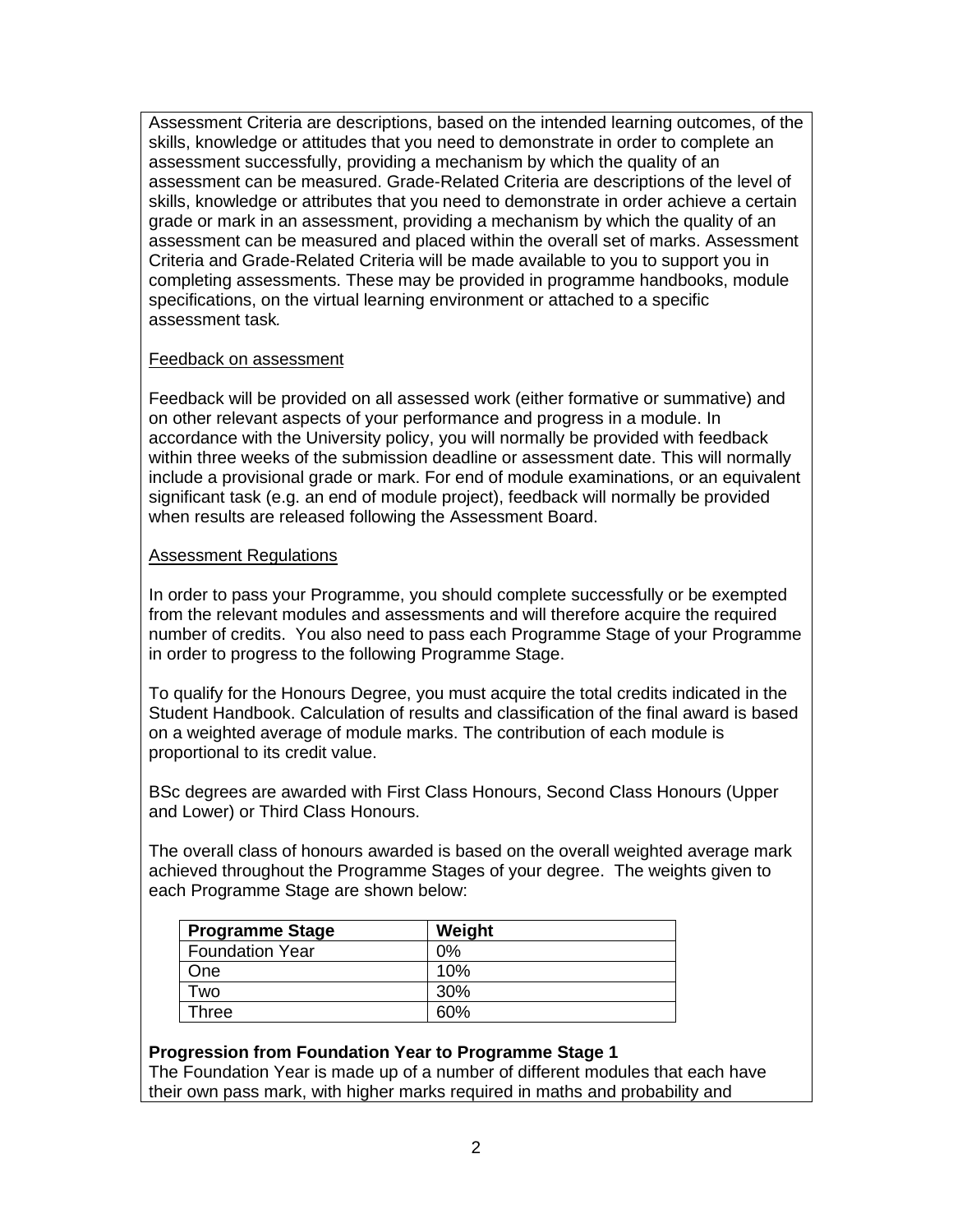statistics. The pass mark for each module is detailed in the Module Specifications. Each module must be passed individually to progress to Programme Stage 1.

## **Progression from Programme Stage 1 to Programme Stage 2**

To be admitted to Programme Stage 2 it is necessary to achieve:

- A module mark of at least 40% in each module, and
- 150 credits at Programme Stage 1.

## **Progression from Programme Stage 2 to Programme Stage 3**

To be admitted to Programme Stage 3 it is necessary to achieve:

- A module mark of at least 40% in each module\*, and
- 150 credits at Programme Stage 2.

\*for module AS2205 Contingencies, you are required to pass the coursework and examination assessment components separately with a mark of 40%.

If you fail an assessment component or a module, the following will apply:

### **1. Compensation**

### **Compensation at Foundation Year**

There is **NO** compensation for any Foundation Year modules.

## **Compensation at Programme Stages 1 & 2**

Where you fail up to a total of one sixth of the total credits of Programme Stages 1 or 2 at first or resit attempt, you may be allowed compensation if:

- Compensation is permitted for the module involved (see the What will I Study section of the programme specification), and
- It can be demonstrated that you have satisfied all the Learning Outcomes of the modules in the Programme Stage, and
- A minimum overall mark of 30% has been achieved in the module to be compensated, including a minimum of 30% in the exam and 30% in the coursework, and
- An aggregate mark of 40% has been achieved for the Programme Stage.

## **Compensation at Programme Stage 3**

Once 90 credits have been earned, the remaining credits for Programme Stage 3 can be earned either by passing modules or through compensation provided that:

- Compensation is permitted for the module involved (see the What will I Study section of the programme specification), and
- It can be demonstrated that you have satisfied all the Learning Outcomes of the modules in the Programme Stage, and
- A minimum overall mark of 30% has been achieved in each module to be compensated, and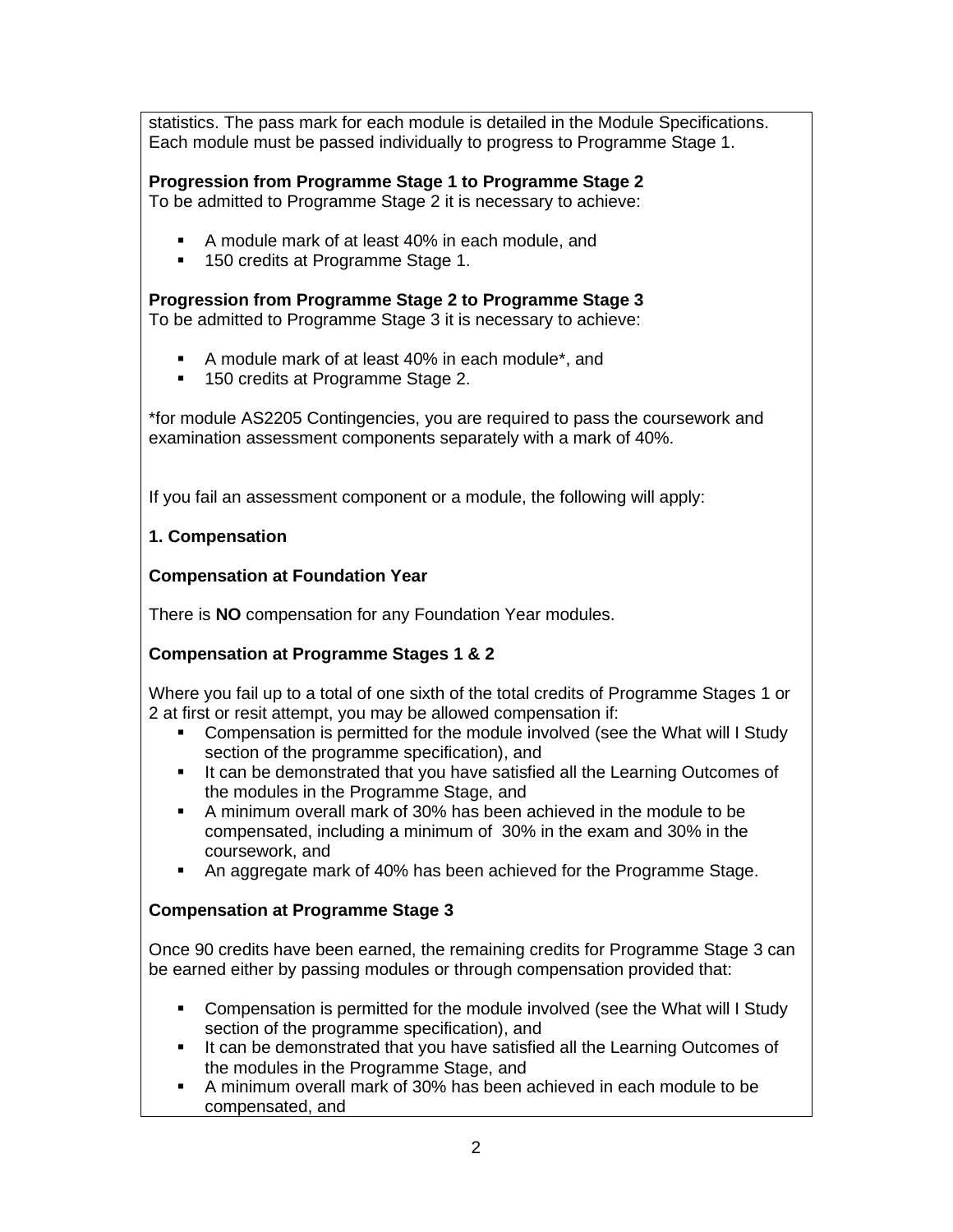An aggregate mark of 40% has been achieved for Programme Stage 3.

Where you are eligible for compensation at the first attempt, this will be applied in the first instance rather than offering a resit opportunity.

If you receive a compensated pass in a module you will be awarded the credit for that module. The original component marks will be retained in the record of marks and your original module mark will be used for the purpose of your Award calculation.

## **2. Resit**

Where you are not eligible for compensation at the first attempt, you will be offered one resit attempt.

If you are successful in the resit, you will be awarded the credit for that module. The mark for each assessment component that is subject to a resit will be capped at the pass mark for the module. This capped mark will be used in the calculation of the final module mark together with the original marks for the components that you passed at first attempt.

If you do not meet the pass requirements for a module and do not complete your resit by the date specified you will not progress to the next Programme Stage and the Assessment Board will require you to be withdrawn from the Programme.

If you fail to meet the requirements for a particular Programme Stage or the Programme, the Assessment Board will consider whether you are eligible for an Exit Award as per the table below.

If you would like to know more about the way in which assessment works at City, please see the full version of the Assessment Regulations at: [http://www.city.ac.uk/\\_\\_data/assets/word\\_doc/0003/69249/s19.doc](about:blank)

## **WHAT AWARD CAN I GET?**

Bachelor's Degree with Honours:

| Programme   HE<br><b>Stage</b> | Level | <b>Credits</b> | Weighting<br>(%) | <b>Class</b>      | ℅  |
|--------------------------------|-------|----------------|------------------|-------------------|----|
|                                |       | 120            |                  |                   | 70 |
|                                |       | 150            | 10               | II upper division | 60 |
|                                | 5     | 150            | 30               | II lower division | 50 |
| 3                              |       | 150            | 60               |                   | 40 |

| Class             | % required |
|-------------------|------------|
|                   | 70         |
| II upper division | 60         |
| II lower division | 50         |
| Ш                 | 40         |

### Ordinary Degree:

| Programme   HE |       | <b>Credits   Weighting</b> | <b>Class</b> | % required |
|----------------|-------|----------------------------|--------------|------------|
| <b>Stage</b>   | Level | (9/6)                      |              |            |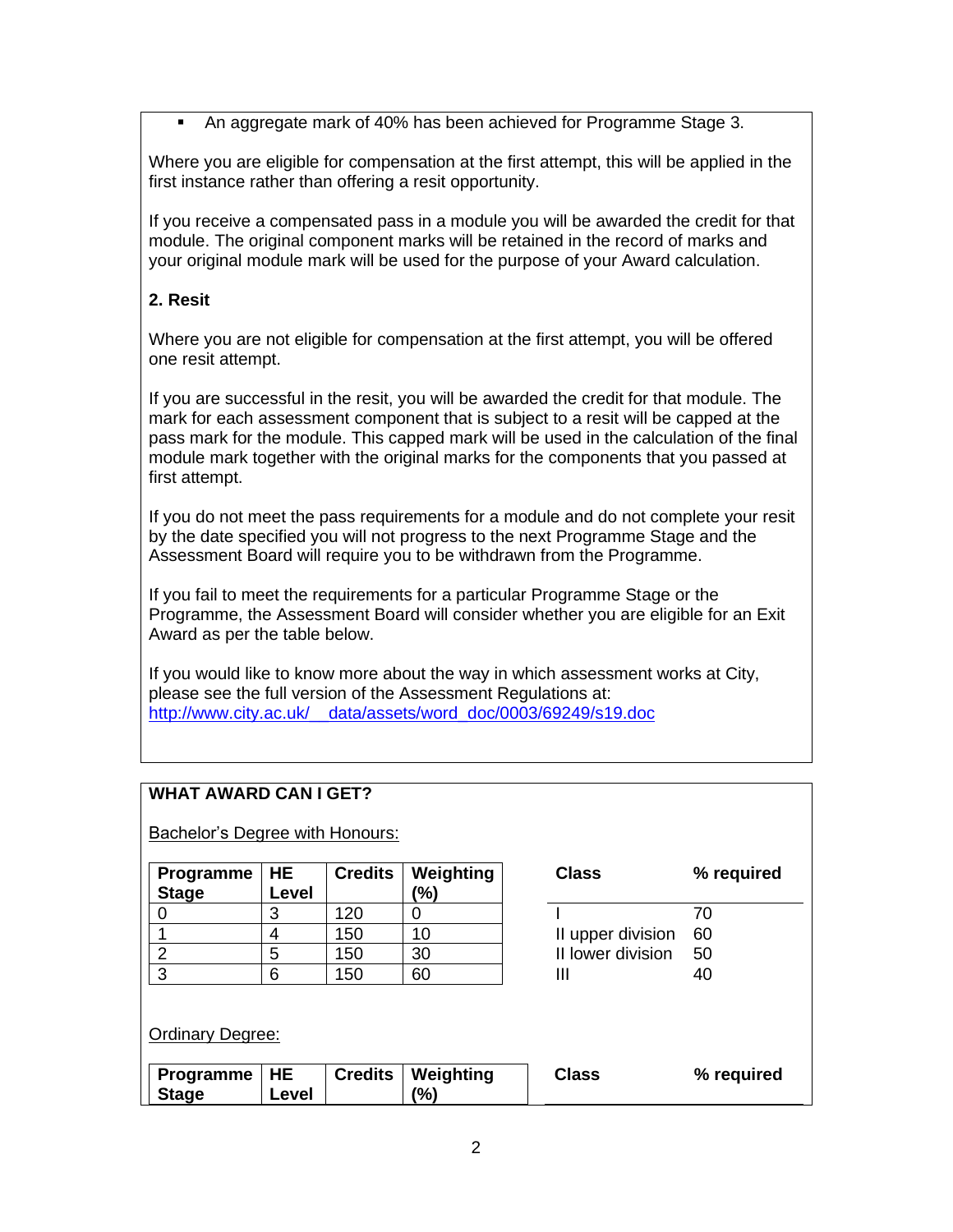|   | 120 |    |
|---|-----|----|
|   | 150 | 10 |
| 5 | 150 | 30 |
|   |     |    |
|   | 60  | RΠ |

With Distinction 70 With Merit 60 Without classification 40

#### Diploma of Higher Education:

| Programme $ HE$<br><b>Stage</b> | Level | <b>Credits</b> | Weighting<br>(%) | <b>Class</b>              | ℅  |
|---------------------------------|-------|----------------|------------------|---------------------------|----|
|                                 |       | 120            |                  | <b>With Distinction</b>   | 70 |
|                                 |       | 150            | 35               | <b>With Merit</b>         | 60 |
|                                 | 5     | 150            | 65               | Without<br>classification | 40 |

| Class                   | % required |
|-------------------------|------------|
| <b>With Distinction</b> | 70         |
| <b>With Merit</b>       | 60         |
| Without                 | 40         |
| classification          |            |

### Certificate of Higher Education:

| Programme $ HE$<br><b>Stage</b> | Level |     | <b>Credits   Weighting</b><br>(%) | Class                     | % required |
|---------------------------------|-------|-----|-----------------------------------|---------------------------|------------|
|                                 | 3     | 120 |                                   | <b>With Distinction</b>   | - 70       |
|                                 |       | 150 | 100                               | <b>With Merit</b>         | 60         |
|                                 |       |     |                                   | Without<br>classification | 40         |

#### **Why so many credits?**

Most degree programmes require students to achieve 120 credits per year, or the equivalent. It would be possible to deliver a degree which covers the professional subjects of the Institute and Faculty of Actuaries within these constraints, but there would be no space for elective modules, which most students find to be a particularly valuable source of breadth in their education. Electives also give you a flavour of alternative career paths if you decide you do not want to become a fully qualified actuary. The reason for the larger number of credits on BSc Actuarial Science with Foundation Year is therefore the broadening of your education and the opportunity to explore a range of possible career options.

#### **WHAT WILL I STUDY?**

#### Programme Stage 0

To pass Programme Stage 0 you must have acquired 120 credits at level HE3 as specified in the programme scheme. To progress from Programme Stage 0 to Programme Stage 1 of the degree, the Foundation Year requirements must have been satisfied.

| <b>Module Title</b>           | <b>SITS</b><br>Code | <b>Module</b><br><b>Credits</b> | ∣ Core/<br><b>Elective</b> | Can be<br>compen-<br>sated? | Level |
|-------------------------------|---------------------|---------------------------------|----------------------------|-----------------------------|-------|
| <b>Foundation Mathematics</b> | AS0002              | 40                              |                            | N                           | 3     |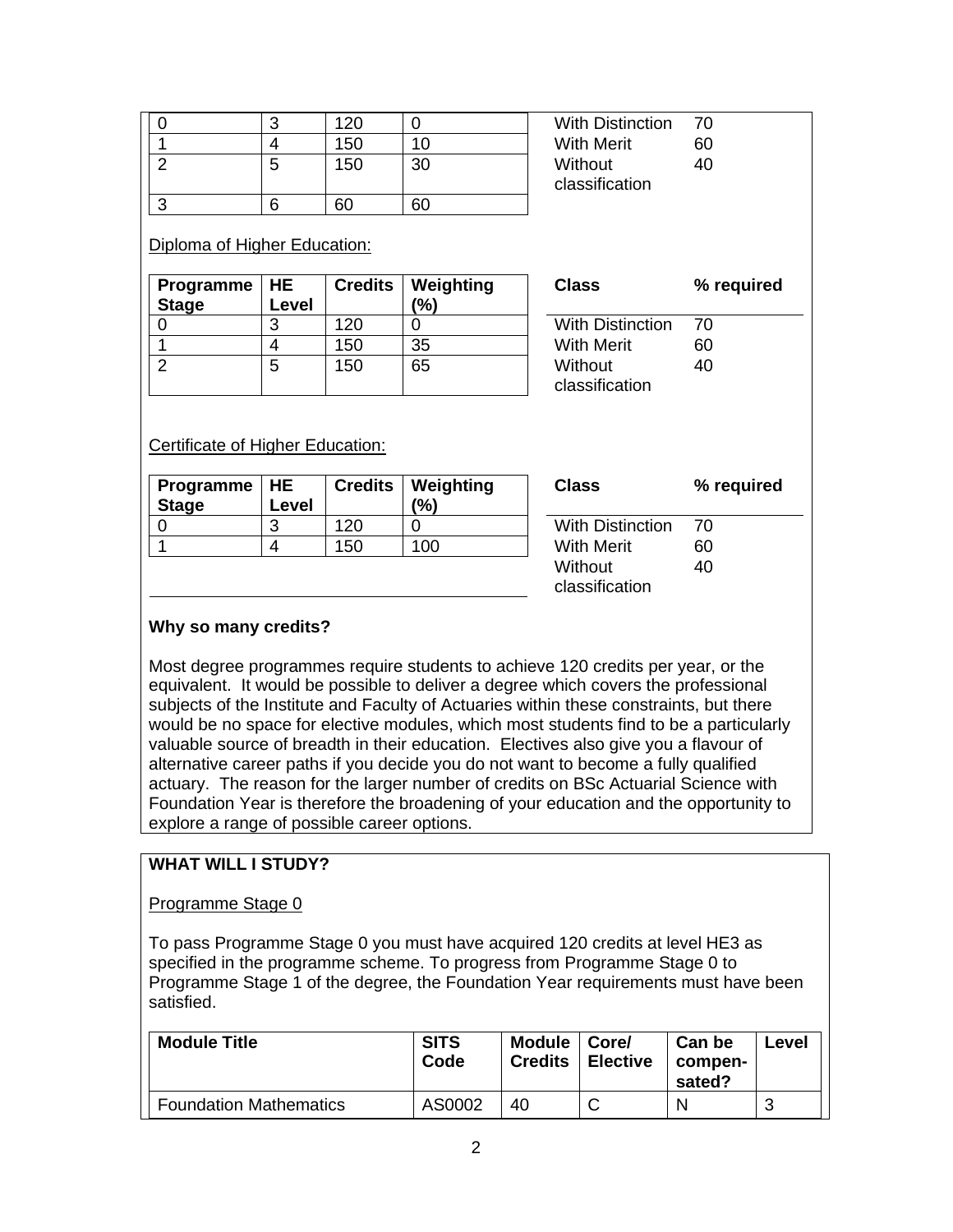| Introduction to Economics                            | AS0003 | 20 |  | 3 |
|------------------------------------------------------|--------|----|--|---|
| Introduction to Finance and<br>Accounting            | AS0004 | 20 |  | 3 |
| Introduction to Microsoft Office<br>Suite            | AS0005 | 20 |  | 3 |
| Introduction to Probability and<br><b>Statistics</b> | AS0006 | 20 |  | 3 |

### Programme Stage 1

Programme Stage 1, which is worth 150 credits, provides a grounding in mathematics, statistics, computing, financial mathematics and economics. All modules are compulsory.

| <b>Module Title</b>                                             | <b>SITS</b><br>Code | <b>Module</b><br><b>Credits</b> | Core/<br><b>Elective</b> | Can be<br>compen-<br>sated? | Level |
|-----------------------------------------------------------------|---------------------|---------------------------------|--------------------------|-----------------------------|-------|
| Introduction to Actuarial<br><b>Methods and Career Planning</b> | AS1003              | 15                              | C                        |                             | 4     |
| <b>Mathematics for Actuarial</b><br>Science                     | AS1056              | 25                              | C                        | Υ                           | 4     |
| Introduction to Economics<br>(Actuarial Science)                | AS1057              | 30                              | $\mathsf{C}$             | N                           | 4     |
| <b>Probability and Statistics I</b>                             | AS1101              | 25                              | C                        | Υ                           | 4     |
| <b>Financial and Investment</b><br><b>Mathematics</b>           | AS1201              | 30                              | C                        | N                           | 4     |
| Introduction to Excel and<br><b>Statistical Packages</b>        | AS1104              | 10                              | C                        | v                           | 4     |
| Introduction to VBA for Excel                                   | AS1202              | 15                              | C                        |                             | 4     |

### Programme Stage 2

At Programme Stage 2, which is worth 150 credits, the statistical and actuarial subjects are further developed along with the mathematical skills required to master the applications-oriented material at Programme Stages 2 & 3. Students seeking exemption from the maximum number of professional examinations with take Financial Economics and one other elective.

| <b>Module Title</b>                             | <b>SITS</b><br>Code | <b>Module</b><br><b>Credits</b> | Core/<br><b>Elective</b> | Can be<br>compen-<br>sated? | Level |
|-------------------------------------------------|---------------------|---------------------------------|--------------------------|-----------------------------|-------|
| <b>Actuarial Practicality</b>                   | AS2001              | 10                              | C                        |                             | 5     |
| <b>Calculus and Linear Algebra</b><br>(Maths 2) | AS2052              | 15                              | С                        |                             | 5     |
| Probability & Statistics 2                      | AS2110              | 30                              | С                        | N                           | 5     |
| <b>Stochastic Models</b>                        | AS2111              | 20                              | С                        | $\check{ }$                 | 5     |
| Contingencies                                   | AS2205              | 15                              | Ć                        |                             | 5     |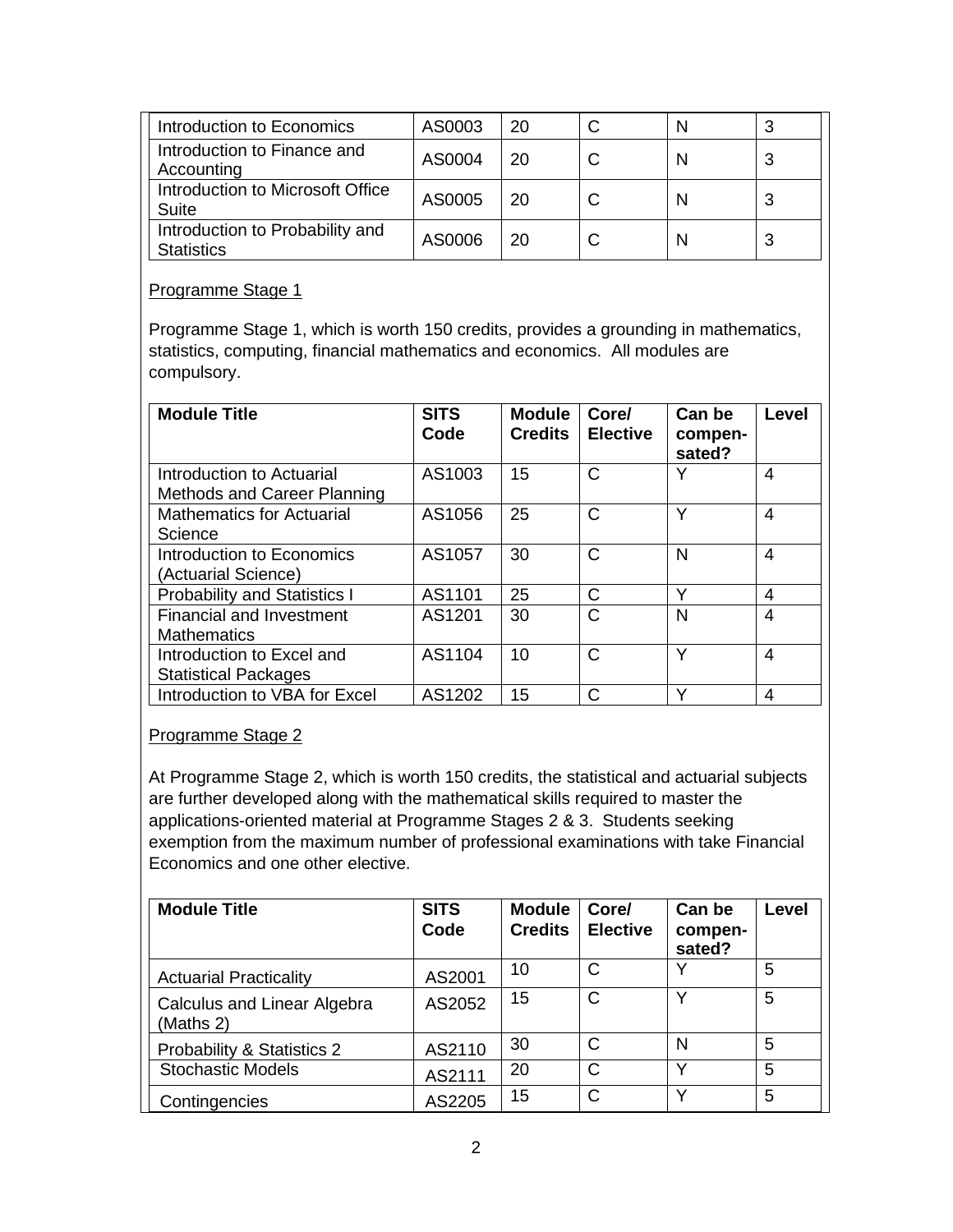| <b>Fundamentals of Finance</b>     | AS2114 | 15 | С | ν           | 5 |
|------------------------------------|--------|----|---|-------------|---|
| <b>Financial Reporting</b>         | AS2207 | 15 | E | Υ           | 5 |
| Mentoring & Coaching               | MS2203 | 15 | E | Υ           | 5 |
| Corporate Risk Management          | FR2105 | 15 | Е | Υ           | 5 |
| <b>Decision Analysis</b>           | AS2021 | 15 | E | $\check{ }$ | 5 |
| Python, R and Data Structures      | AS2113 | 15 | E | ν           | 5 |
| Python, R and Databases            | AS2208 | 15 | E | $\check{ }$ | 5 |
| Derivatives, Trading & Hedging     | FR2211 | 15 | Е | Υ           | 5 |
| <b>Financial Economics</b>         | AS2109 | 15 | Е | Υ           | 5 |
| <b>Risk Analysis and Modelling</b> | FR2208 | 15 | E | Υ           | 5 |
| <b>Financial Econometrics</b>      | FR2107 | 15 | E | Υ           | 5 |
| Micro-Placements                   | BM2104 | 15 | E | Υ           | 5 |

## Programme Stage 3

The core actuarial and statistical subjects are compulsory, as is the Final Year Project. Students also choose four from a wide range of electives to make up the remainder of Programme Stage 3. At least two of the four electives must have an AS prefix.

| <b>Module Title</b>                      | <b>SITS</b><br>Code | <b>Module</b><br><b>Credits</b> | Core/<br><b>Elective</b> | Can be<br>compen-<br>sated? | <b>Level</b> |
|------------------------------------------|---------------------|---------------------------------|--------------------------|-----------------------------|--------------|
| Final Year Project - BSc                 | AS3001              | 20                              | $\overline{C}$           | N                           | 6            |
| <b>Actuarial Science</b>                 |                     |                                 |                          |                             |              |
| <b>Advanced Contingencies</b>            | AS3210              | 15                              | C                        | Y                           | 6            |
| Probabilistic Modelling                  | AS3209              | 20                              | Ć                        | Y                           | 6            |
| <b>Statistical Modelling</b>             | AS3110              | 15                              | Ć                        | Y                           | 6            |
| <b>Survival Models</b>                   | AS3204              | 20                              | $\overline{\text{C}}$    | Y                           | 6            |
| <b>Extreme Event Statistics</b>          | AS3015              | 15                              | E                        | Y                           | 6            |
| <b>Operational Research</b>              | AS3021              | 15                              | E                        | Y                           | 6            |
| <b>Advanced Financial Economics</b>      | AS3109              | 15                              | Ē                        | Y                           | 6            |
| Investment                               | AS3301              | 15                              | E                        | Y                           | 6            |
| General Insurance                        | AS3303              | 15                              | E                        | Y                           | 6            |
| <b>Pensions and Other Benefits</b>       | AS3304              | 15                              | E                        | Y                           | 6            |
| Fixed Income Portfolio<br>Management     | FR3100              | 15                              | E                        | Y                           | 6            |
| <b>Asset-Liability Management</b>        | FR3102              | 15                              | E                        | Y                           | 6            |
| <b>Technical Analysis</b>                | FR3110              | 15                              | E                        | Y                           | 6            |
| Real Estate Finance and<br>Funding       | FR3202              | 15                              | E                        | Y                           | 6            |
| Advanced Econometrics and<br>Forecasting | IF3103              | 15                              | E                        | Y                           | 6            |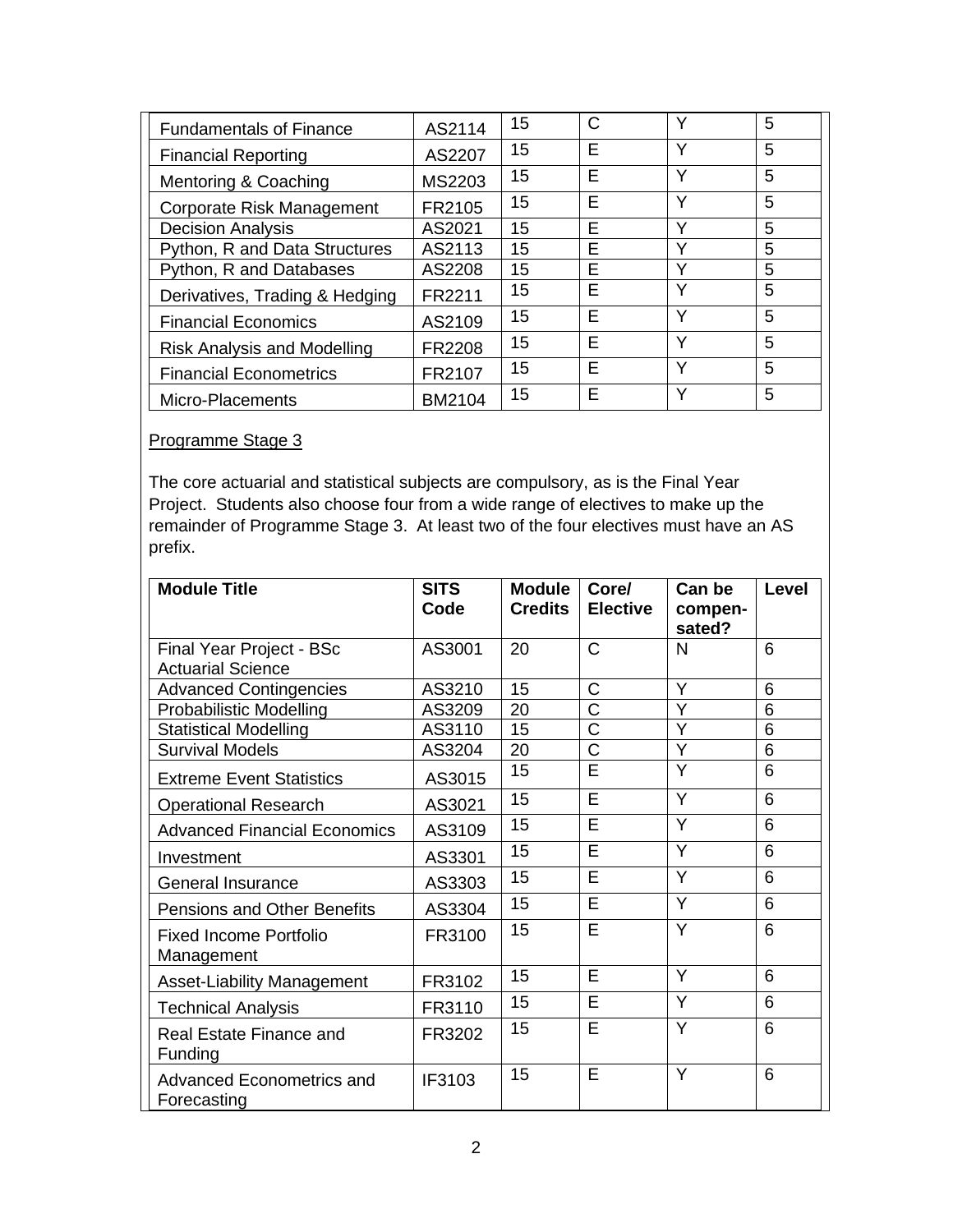| <b>Statistical Reasoning,</b><br>Communication & Ethics | AS3208 | 15 |  |  |
|---------------------------------------------------------|--------|----|--|--|
| <b>Game Theory</b>                                      | MA3662 | 15 |  |  |

This list of electives is an indication of the range of modules that can be on offer and is subject to change due to circumstances such as: enhancing or updating the quality and content of educational provision; responding to student feedback; academic staffing changes; the number of students in each programme; a lack of student demand for certain modules; or factors beyond the institution's reasonable control, such as meeting the latest requirements of a commissioning or accrediting body. For these reasons, not all the electives listed will be offered every year. New (additional or replacement) modules may also be added for these reasons.

The list of electives offered in a given year will be confirmed by 1<sup>st</sup> September.

Certain electives may be pre-requisites for other electives you may wish to take later in the programme. Full details can be found in the individual Module Specifications and will be updated annually in your Course Handbook.

In view of the importance of foreign language skills and employability, you also have the opportunity to study extra-curricular (non-credit bearing) language courses in Arabic, French, German, Mandarin, Russian and Spanish.

## **TO WHAT KIND OF CAREER MIGHT I GO ON?**

The majority of graduates become actuarial trainees and study for the Institute and Faculty of Actuaries' examinations; qualified actuaries typically work in pensions, insurance and risk management. Others embark on careers in investment banking and investment management, or in accountancy, commercial banking, financial engineering and financial analysis. Some enter careers in management consultancy, management, computing and teaching, whilst others progress to postgraduate study, often on our MSc in Actuarial Management.

If you would like more information on the Careers support available at City, please go to: [http://www.city.ac.uk/careers/for-students-and-recent-graduates.](about:blank)

## **WHAT STUDY ABROAD OPTIONS ARE AVAILABLE?**

If you opt to apply for a sandwich year abroad and are accepted you will study at one of our overseas partner universities in between Stages 2 & 3. You will be required to pass all Programme Stage 2 assessments at the first attempt.

Studying abroad enables you to improve your language skills, develop future business contacts and provides you with an international outlook on business.

## **WHAT PLACEMENT OPPORTUNITIES ARE AVAILABLE?**

If you opt to apply for a placement sandwich year between Stages 2 & 3 and are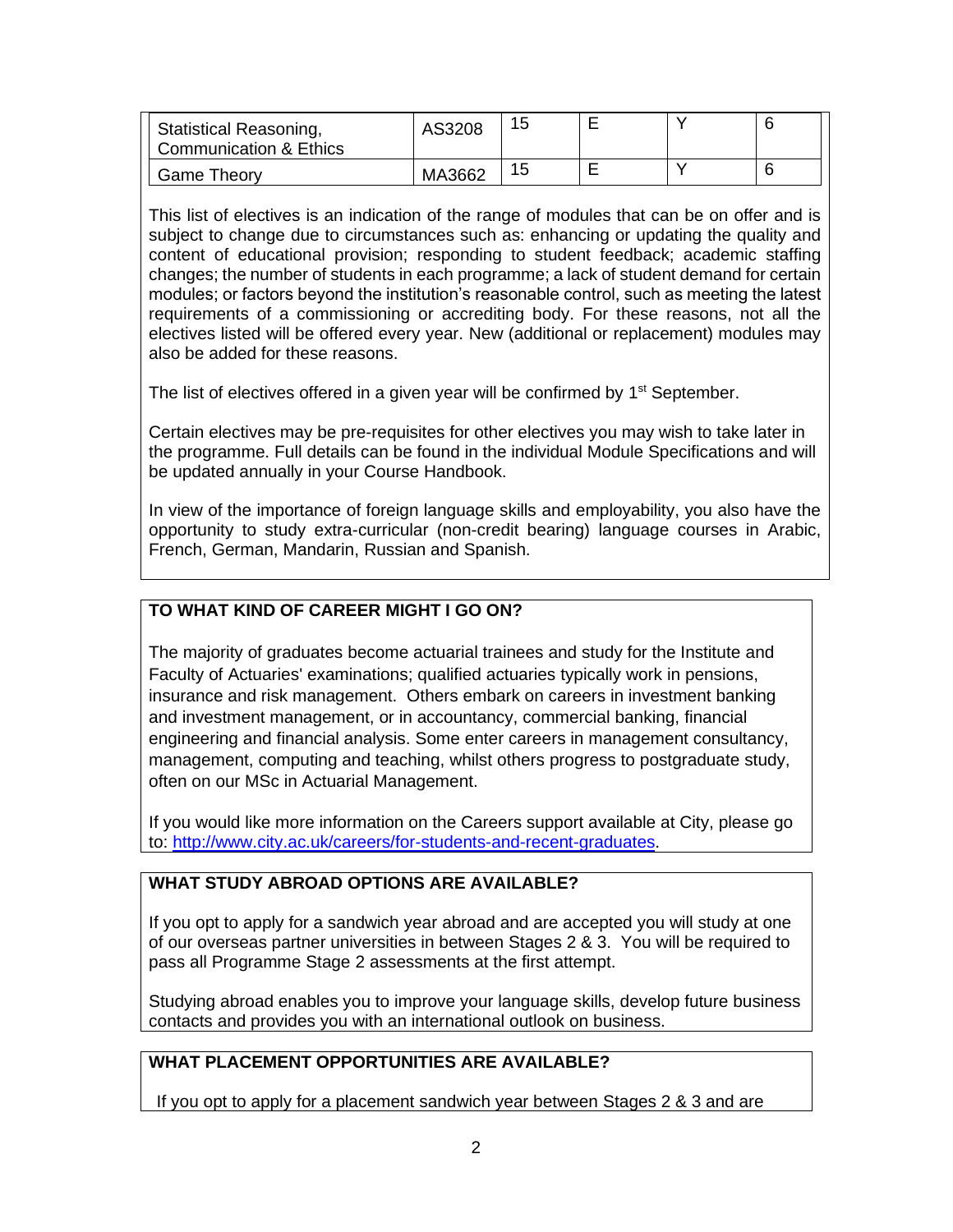accepted, you will be required to pass all Programme Stage 2 assessments at the first attempt. However, if you are referred in a module, then this will be considered on a case-by-case basis. This option enables you to gain the professional skills valued by graduate employers, apply the theory you have studied and to develop a network of contacts.

In addition BSc Actuarial Science students are invited to participate in the Careers Service Micro-Placements scheme. See [http://www.city.ac.uk/careers/city](about:blank)[opportunities/the-micro-placement-programme](about:blank) for full details of the scheme and how to apply.

## **WILL I GET ANY PROFESSIONAL RECOGNITION?**

**Accrediting Body:** Institute and Faculty of Actuaries

### **Nature of Accreditation**

Specific modules in all 3 years earn exemptions from 6 of the 13 professional subjects of the Institute and Faculty of Actuaries.

Performance in particular groups of modules qualifies Honours graduates for exemption from the Institute and Faculty of Actuaries' examinations.

Subject CS1: Actuarial Statistics 1 Subject CS2: Actuarial Statistics 2 Subject CM1: Actuarial Mathematics 1 Subject CM2: Actuarial Mathematics 2 Subject CB1: Business 1 (Business Finance) Subject CB2: Business 2 (Business Economics) **Accrediting Body:** Chartered Insurance Institute (CII)

### **Nature of Accreditation**

Upon completion of the degree students will receive a significant number of credits towards the Advanced Diploma in Insurance (290 required for completion) and up to 30 credits to be used towards the Diploma/Advanced Diploma in Financial Planning (credits awarded are dependent on modules chosen).

Please note that recognition of prior learning awards can change at any time in response to qualification framework changes. Any changes will be communicated to you as soon as they are confirmed.

## **HOW DO I ENTER THE PROGRAMME?**

The Foundation Year is designed as an entry route for students who were unable to obtain the required A Level grades. Each application is treated on its own merit, but a minimum requirement is the equivalent of BBB at A level, including Mathematics.

For students whose first language is not English, evidence of English language